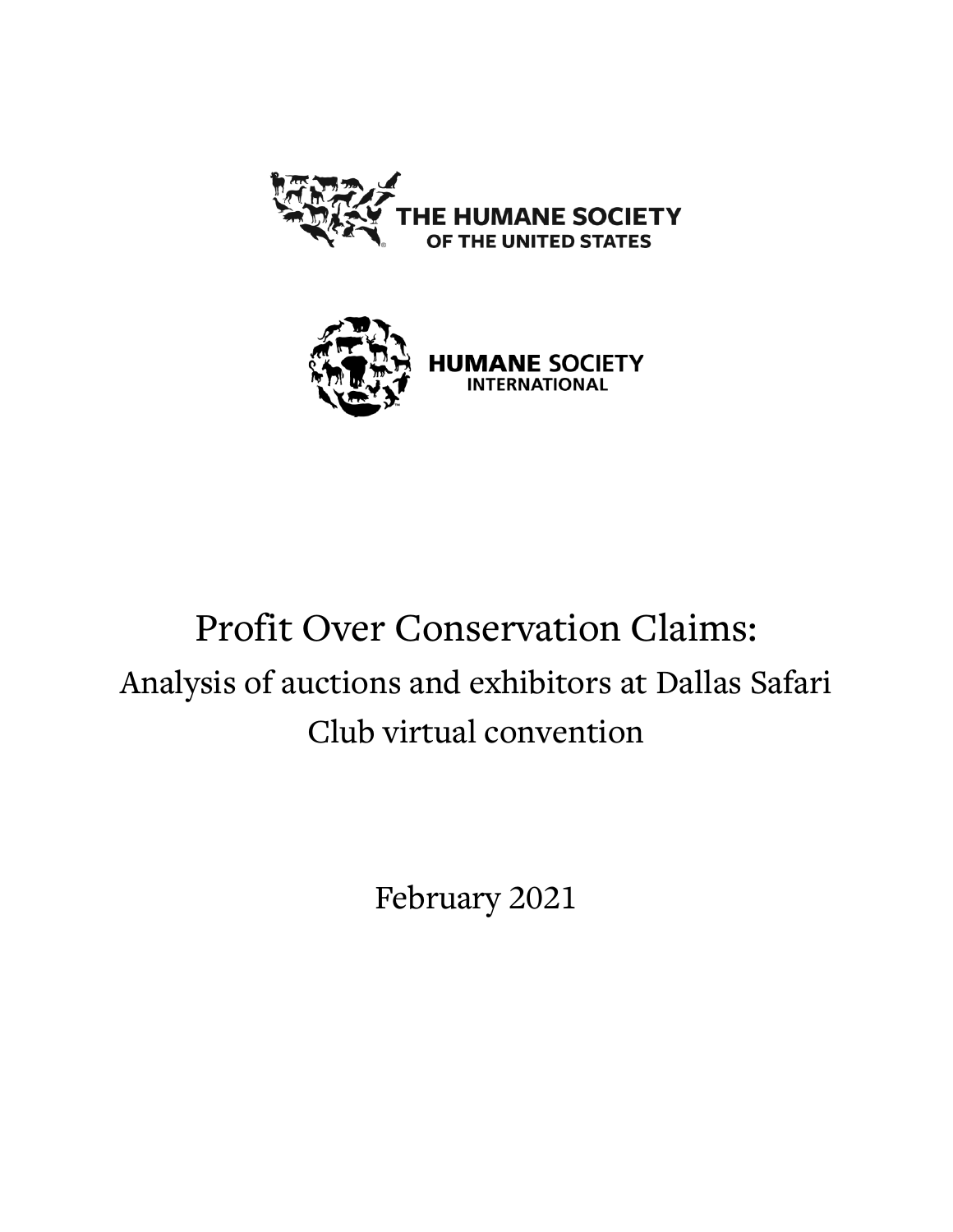# Introduction

Dallas Safari Club is a Texas-based trophy hunting industry organization established in 1982. Its membership size was 6,000 in 2016 and according to DSC's 2019 audited financial statement, it drew in \$502,748 in membership fees for the fiscal year ending March 31, 2019. DSC started as a Dallas chapter of its parent organization, Safari Club International. DSC holds an annual convention with tens of thousands of attendees from around the world. In recent years, the number of attendees at the convention surpassed that of the annual U.S.-based Safari Club International, making the DSC convention the biggest industry hunting event held in the U.S.

The annual DSC convention is the group's largest source of income. In 2019 the convention brought in close to \$8 million out of the organization's \$9.1 million in revenue. While the DSC's stated mission is to "ensure the conservation of wildlife through public engagement, education and advocacy for well-regulated hunting and sustainable use," in reality they lobby to weaken or challenge wildlife conservation measures. They even employed a Washington, DC, lobbying firm according to its 2017 tax filing.

Researchers from the Humane Society of the United States and Humane Society International analyzed the offerings of exhibitors and auctions available to individuals who are attending DSC's annual convention, which is a virtual event in 2020. This report documents those findings.

### **Dallas Safari Club**

Dallas Safari Club has sought to weaken conservation of wildlife b[y opposing a](https://www.biggame.org/wp-content/uploads/2017/05/CampTalk-March17-Web.pdf) proposal to upgrade the conservation status of the African leopard from "Threatened" to "Endangered" under the U.S. Endangered Species Act and by filing a [legal challenge](https://www.courtlistener.com/opinion/4743571/dallas-safari-club-v-bernhardt/) against the Department of Interior on behalf of elephant trophy hunters who sought to import their elephant trophies into the U.S. DSC also argued that the Department of the Interior failed to act on its clients' elephant trophy import permit applications.

DSC gained prominent media attention when i[t auctioned off](https://www.biggame.org/2018/09/26/black-rhino-import-permit-yes/)  [hunts](https://www.biggame.org/2018/09/26/black-rhino-import-permit-yes/) of a critically endangered black rhino in Namibia in 2014 and 2016.

In 2015 the Dallas Safari Club established the Dallas Safari Club Foundation to serve the mission and vision of DSC. The club has given the foundation a grant of \$1 million to support trophy hunting and has [sponsored research](https://sportsafield.com/2016/learning-about-lions/) that is used by the trophy hunting industry to support lion trophy hunting. Other grants went to professional trophy hunting outfitters in Mozambique,

"It's all about bid-to-kill and pay-to-slay auction schemes that enable members to target threatened and endangered animals across the globe."

[Kitty Block,](https://blog.humanesociety.org/2018/04/colorado-man-pleads-guilty-to-poaching-elephant-in-zimbabwe.html) president and CEO of the Humane Society of the United States and CEO of Humane Society International

Tanzania and Zimbabwe and to the National Rifle Association to promote guns and hunting to youth.

After the 2016 auction winner received his permit in 2018 from the U.S. Fish and Wildlife Service to import the black rhino trophy, the DSC Foundation issued a statement titled "Black Rhino Import Permit – YES!" in celebration of this trophy import.

In 2018, Ross Jackson, who at the time was the vice president of DSC's board of directors[, pled guilty](https://blog.humanesociety.org/2018/04/colorado-man-pleads-guilty-to-poaching-elephant-in-zimbabwe.html) for violating the U.S. Endangered Species Act by exporting ivory from an elephant he illegally killed in a national park in Zimbabwe to South Africa, where he planned to sell the tusks for US\$300 per pound. Jackson [admitted to conspiring](https://apnews.com/article/39b025cc40664a9389e411340809f9be) with his South African outfitter, Hanno van Rensburg of Authentic African Adventures,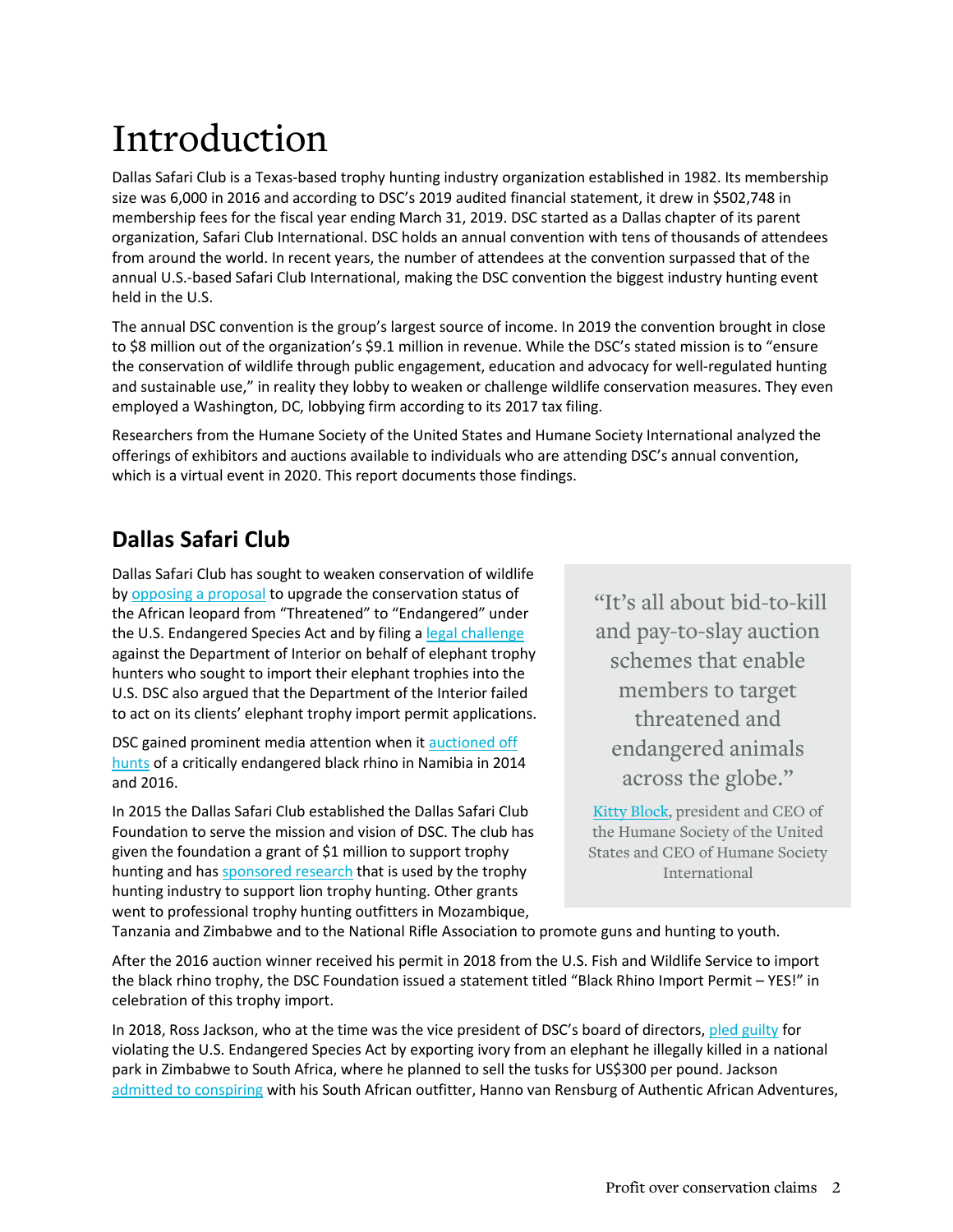who bribed Zimbabwean officials and falsified documentation. Authentic African Adventures is not a DSC exhibitor this year but donated a \$17,500 hunt to DSC's auction in 2017.

### **Hunting awards**

Trophy hunting industry groups like Dallas Safari Club and Safari Club International set up competitions and award the most prolific hunters, which shatters their conservation claim.

- DSC's top trophy hunting award is the Outstanding Hunting Achievement Award for which recipients must have killed at least 106 animals including 31 types of North American mammals (five types of deer, five types of caribou, four types of bear, four types of sheep, three types of moose, three types of elk, plus a bison, a cougar/mountain lion, a jaguar, a muskox, a pronghorn antelope, a Rocky Mountain/American goat, and a walrus); nine types of spiral-horned animals of Africa (bongo, common nyala, lesser kudu, bushbuck, eland, mountain nyala, central African giant eland, greater kudu, sitatunga); 12 sheep of the world; 10 wild oxen and buffalo of the world; 12 wild goats of the world; and 32 other animals including elephant, lion, leopard and rhinoceros. This year is the 30th anniversary of OHAA.
- **EXECORDIME ACCORDING TO DAGGEON ACCORDING ACCORDING ACCORDING** According t[o DSC,](https://www.biggame.org/wp-content/uploads/2020/12/CampTalk20Dec2020Web.pdf) the 2021 OHAA award requalitied with the collection of 23 spiral horned animals of Africa, of which 21 are record class, and by completing the DSC African Grand Slam with 106 animals, of which 91 are record class." The recipient told DSC that he got a late start as a hunter and took his first hunting trip to Africa in 1999, stating, "Little did I know or even imagine at age 48 how significant that first big game adventure would be in changing my life." In the last 20 years, he took 39 international hunting trips.
- The "Member Trophy Awards" is popular among DSC members. In 2020, there were over 135 entries, spanning 30 countries and almost 100 different species. The winners undertook 28 hunts in Africa, 12 in the Americas, 14 in Asia, eight in Europe, and five in the category of "North America introduced." The awards are given for "Best of Species" and based on trophy "scores" and other factors, such as the type of weapon used or whether the animal is free ranging.
- The "African Big Game Award" requires successful hunts of the African elephant, buffalo, lion, rhino and leopard.
- The "Herbert W. Klein Memorial Award" is given to DSC members who hunted the North American wild sheep, dall sheep, stone sheep, Rocky Mountain bighorn sheep and desert bighorn sheep.
- " The "Outfitter of the Year" Award is given to outfitters who promote "ethical hunting" and has given exceptional support to DSC. Ironically, th[e 2010 recipient](https://www.biggame.org/wp-content/uploads/2020/02/outfitter-winners.pdf) of the award, the South Africa-based Thormählen & Cochran Safaris, was linked to rhino horn trafficking and controversial black rhino hunts including killing the only female black rhino in Mangetti National Park in Namibia.

# Dallas Safari Club 2021 carnage for auction and for sale

This Humane Society International/Humane Society of the United States report analyzes the 2021 Dallas Safari Club convention, which is scheduled to occur from February 10 to 14, by examining its attending exhibitors and auction items available for on-line bidding. After planning to hold the convention in person, DSC announced in December 2020 that the convention would be a virtual only event.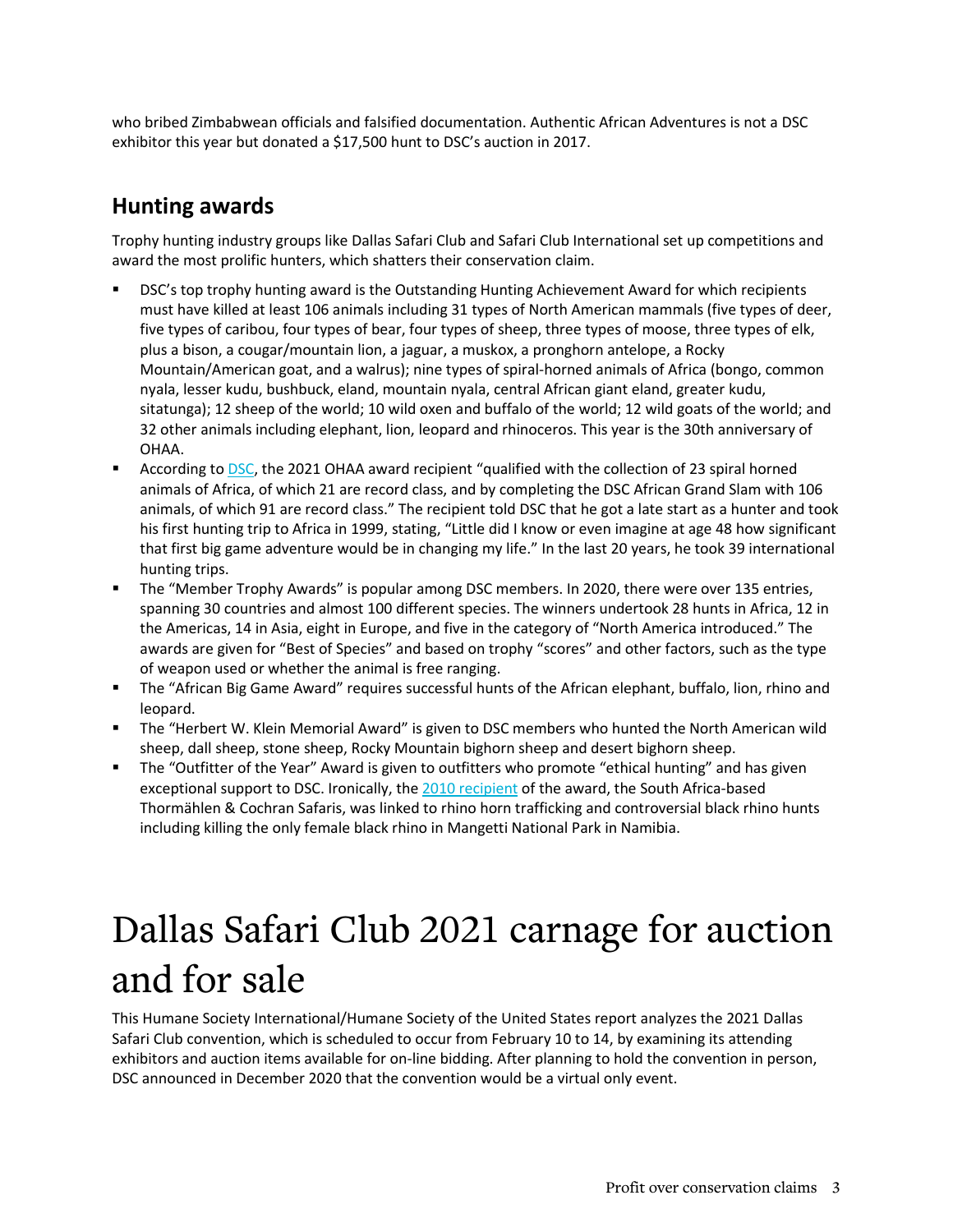### **Exhibitors by the numbers**

A total of 849 exhibitors from 32 countries have registered to participate in the virtual convention. Most of the exhibitors offering trophy hunts outside of the U.S. are South Africa (29% of the total), followed by Canada (16%) and the U.S. (10%).

The hunting outfitter exhibitors together offer to organize hunting trips to kill at least 319 types of mammals in 70 countries, revealing an extensive carnage on rare and iconic animals across the globe.

While the African Big Five (African elephants, lions, leopards, rhinos and Cape buffalos) are popular among trophy hunters, hunts of the "Tiny Ten"- referring to smallest African antelope species (common duiker, steenbok, blue duiker, red duiker, suni, Damara dik-dik, Sharpes grysbok, Cape grysbok, kilpspringer and oribi) - are sought after by hunters and [promoted by outfitters.](https://www.infinito-safaris.com/hunts/tiny-ten/)



WILD KLIPSPRINGER IN KALAHARI GEMSBOK NATIONAL PARK, NAMIBIA . FOCUS\_ON\_NATURE/ISTOCK.COM

### **Auctions by the numbers**

[Auctions of hunts](https://dsc.onlinehuntingauctions.com/) and non-hunts are expected to generate more than \$3.5 million for DSC. The funds are used by DSC to promote trophy hunting.

A total 183 hunts (29 of those in the U.S.) in 24 countries are being auctioned off to kill at least 205 animals (36 in the U.S.). These hunts will generate more than \$2.5 million. Non-hunting auctions are expected to generate an additional \$1 million.

Animal hunts being offered for auction include: brown bears in Alaska, non-native nilgai antelope in Texas; pronghorn antelope in Wyoming, African elephants in Zimbabwe, Zambia and Namibia, a leopard in Namibia, giraffe in South Africa, Asian black bear in Russia, Sindh ibex in Pakistan, Beceite ibex, Iberian mouflon, or deer in Europe.

### **Captive or canned hunts**

Most people associate trophy hunting with the pursuit to kill wild animals in the wilderness. However, another sinister activity is the intensive breeding of species, including genetically manipulated color variants, and canned or captive hunts available around the world. At least 11 of the U.S. outfitters who are exhibitors at the virtual Dallas Safari Club convention are canned hunting ranches.

Canned hunts are trophy hunting of a captive-bred animal in a fenced enclosure from which the animal cannot escape. Canned hunts are widely available in the U.S., especially in Texas, where eight DSC hunts are being auctioned.

In Argentina, pumas are captive bred for trophy hunting and their trophies are traded [internationally.](https://www.facebook.com/groups/381431962013581/) Seven DSC outfitters out of 14 from Argentina advertise puma hunts on their websites. In South Africa, captive breeding of lions and the associated canned lion hunts hav[e blemished](https://www.hsi.org/news-media/pressure-mounts-on-sa-government-to-ban-captive-lion-breeding/) the country's conservation reputation. DSC and Safari Club International have even renounced captive-bred lion hunts. However, during undercover investigations conducted by the Humane Society of the United States and Humane Society International at the SCI [2019](https://www.humanesociety.org/news/undercover-investigation-exposes-illegal-wildlife-items-including-elephant-skin-furniture) and [2020](https://www.humanesociety.org/news/undercover-investigation-safari-club-international-convention-reveals-sale-illegal-wildlife) conventions in Reno, Nevada, a number of vendors openly offered to broker captive-lion hunts to our investigators. Several of these vendors will be among the exhibitors at DSC.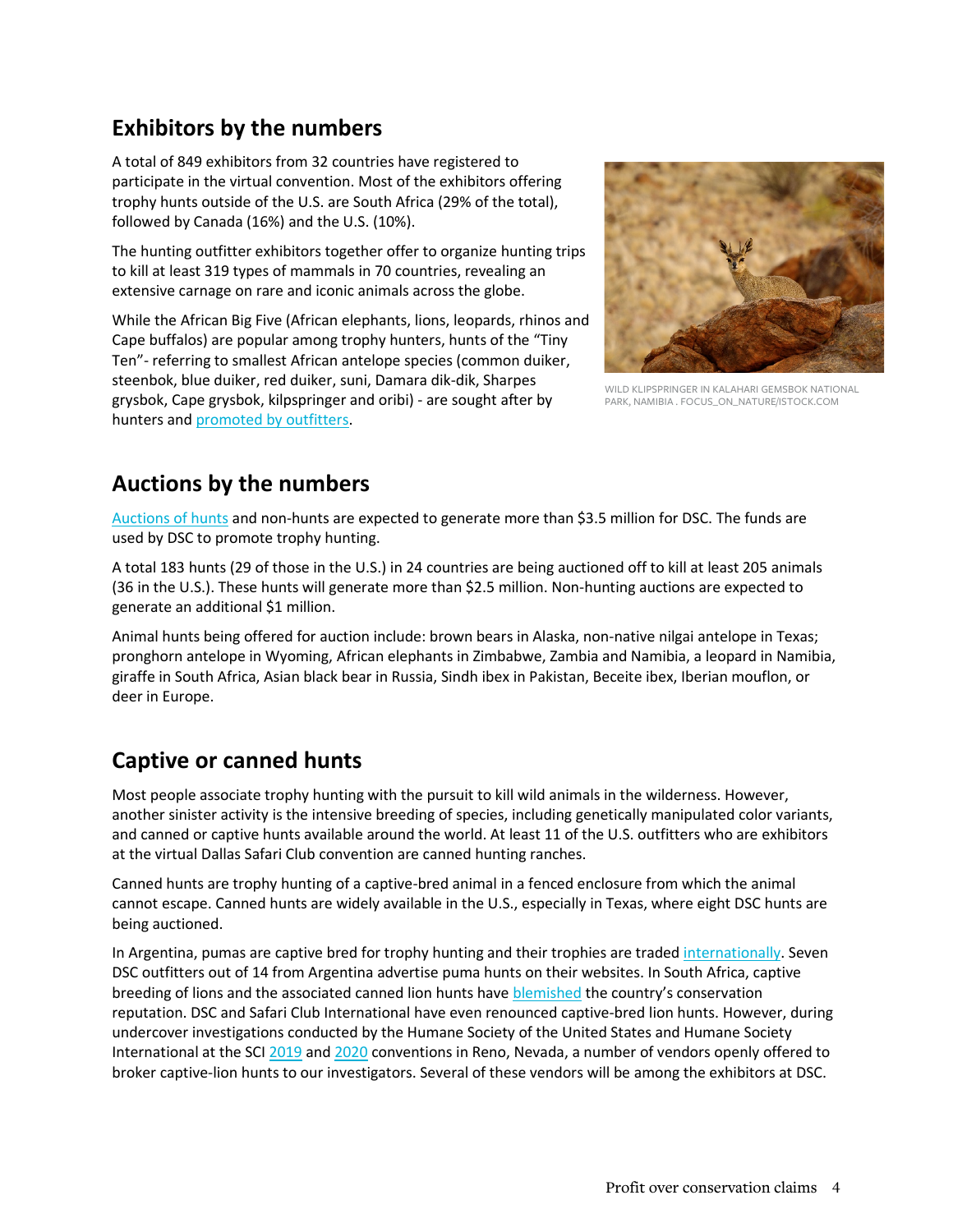Indeed, 39 South African exhibitors are offering lion hunts in South Africa and most, if not all of these are likely captive-bred lions.

### Dallas Safari Club 2021 exhibitors

Nearly 850 exhibitors from 32 countries will participate in the virtual convention in 2021. Last year at the inperson convention there were 965 exhibitors with 35,523 attendants, making Dallas Safari Club's event the largest trophy hunting fair in the U.S., surpassing that of Safari Club International.

Among the 849 exhibitors, 306 are hunting outfitters offering hunts in non-U.S. countries. At least 45 of the 849 exhibitors are American hunting outfitters offering hunts in the U.S.

Types of non-hunting outfitters vendors and the services or products they sell include taxidermies, fur coats and other fashion accessories made of [mink,](https://www.hollowayfurs.net/products) beaver or coyote, firearms and ammunition, knives made of animal bones such as [giraffe bones,](https://www.africansportingcreations.com/product-search.html) and companies selling furniture made of anima[l skins](https://africangame.com/) such as ostrich. Products available also include zebra hides; [jewelry](https://www.fedhanyuki.com/catalog/ngozi-necklaces) made from elephant, giraffe or Cape buffalo hides; footwear made of shark skins and elephant leather and other fashion accessories.

Based on our research, these hunting outfitter exhibitors together offer hunting trips to kill at least 319 types of mammals in 70 countries. South Africa makes up the biggest portion of exhibitors offering hunts (29%) followed by Canada (16%) and the U.S. (10%).

Several DSC exhibitors were highlighted in our SCI undercover investigations in [2019](https://www.humanesociety.org/news/undercover-investigation-exposes-illegal-wildlife-items-including-elephant-skin-furniture) and [2020](https://www.humanesociety.org/news/undercover-investigation-safari-club-international-convention-reveals-sale-illegal-wildlife) for selling or offering to sell wildlife products that likely violated the state wildlife trafficking law of Nevada where SCI's conventions took place. There are no laws or regulations in Texas in wildlife trafficking similar to the measure in Nevada. These products included:

- **[J.B. Hill Boots](http://www.jbhilltexas.com/) was selling or offering to sell elephant leather boots and shoes, stingray leather boots** and shoes, hippo leather boots and shoes and shark leather belts.
- **[Tag Safari Clothing](http://www.tagsafari.com/) offered hippo leather belts.**
- **[Clint Orms Engravers & Silversmiths](https://clintorms.com/) offered elephant and stingray leather belts.**
- **[Legends Taxidermy & Outfitter](https://www.legendstaxidermy.com/) offered to sell hippo skull table and elephant leather belts.**
- **[Carlton R. Evans Handmade Knives](https://www.carltonevans.com/) offered to sell mammoth tusk carvings.**

Outfitters who were previously exposed by HSUS/HS[I undercover](https://www.hsi.org/wp-content/uploads/assets/pdfs/reports/2019/sci2019-illegal-sales-report.pdf) [investigators](https://blog.humanesociety.org/wp-content/uploads/2020/02/SCI-2020-Investigation-Report.pdf) for offering captive-bred lion hunts in South Africa at past SCI conventions are among the exhibitors at the DSC convention. In November 2020, DSC formally renewed its opposition to captive-bred lion hunts in [a joint statement](http://www.cic-wildlife.org/2020/11/16/cic-and-dsc-release-joint-statement-on-captive-bred-lion-shooting-16-november-2020/) with its European counterpart, the International Council for Game and Wildlife Conservation. Thirty-nine South African exhibitors are offering lion hunts in South Africa and most, if not all of these are likely captive-bred lions.

Exhibitors from around the world participated in the virtual event:

- **Turkey-based Shikar Safaris, who organized [Donald Trump Jr.'s controversial trophy hunt](https://blog.humanesociety.org/2020/02/at-sci-convention-trophy-hunters-rub-shoulders-with-donald-trump-jr-and-usfws-director-undercover-investigation-reveals-potentially-illegal-sales-of-elephant-stingray-hippo-skins.html?credit=blog_post_021220_id11200) of a rare** and threatened argali sheep in Mongolia in 2019, is an exhibitor.
- Aru Game Lodge based in Namibia is known for arranging hunts of critically endangered black rhinos and is an exhibitor.
- [Canada North Outfitting](https://www.canadanorthoutfitting.com/arctic-expeditions/polar-bear/) organizes trophy hunts of polar bears.
- **South Africa-based Thormählen & Cochran Safaris, which was linked t[o rhino horn trafficking](https://africageographic.com/stories/south-africas-trophy-hunt-industry-linked-to-rhino-horn-trafficking-again/) and** controversial black rhino hunts including killing the [only](http://www.cic-wildlife.org/2020/11/16/cic-and-dsc-release-joint-statement-on-captive-bred-lion-shooting-16-november-2020/) female black rhino in Mangetti National Park in Namibia, is an exhibitor this year. Thormählen & Cochran Safaris was the recipient of DSC's 2010 Outfitter of the Year award.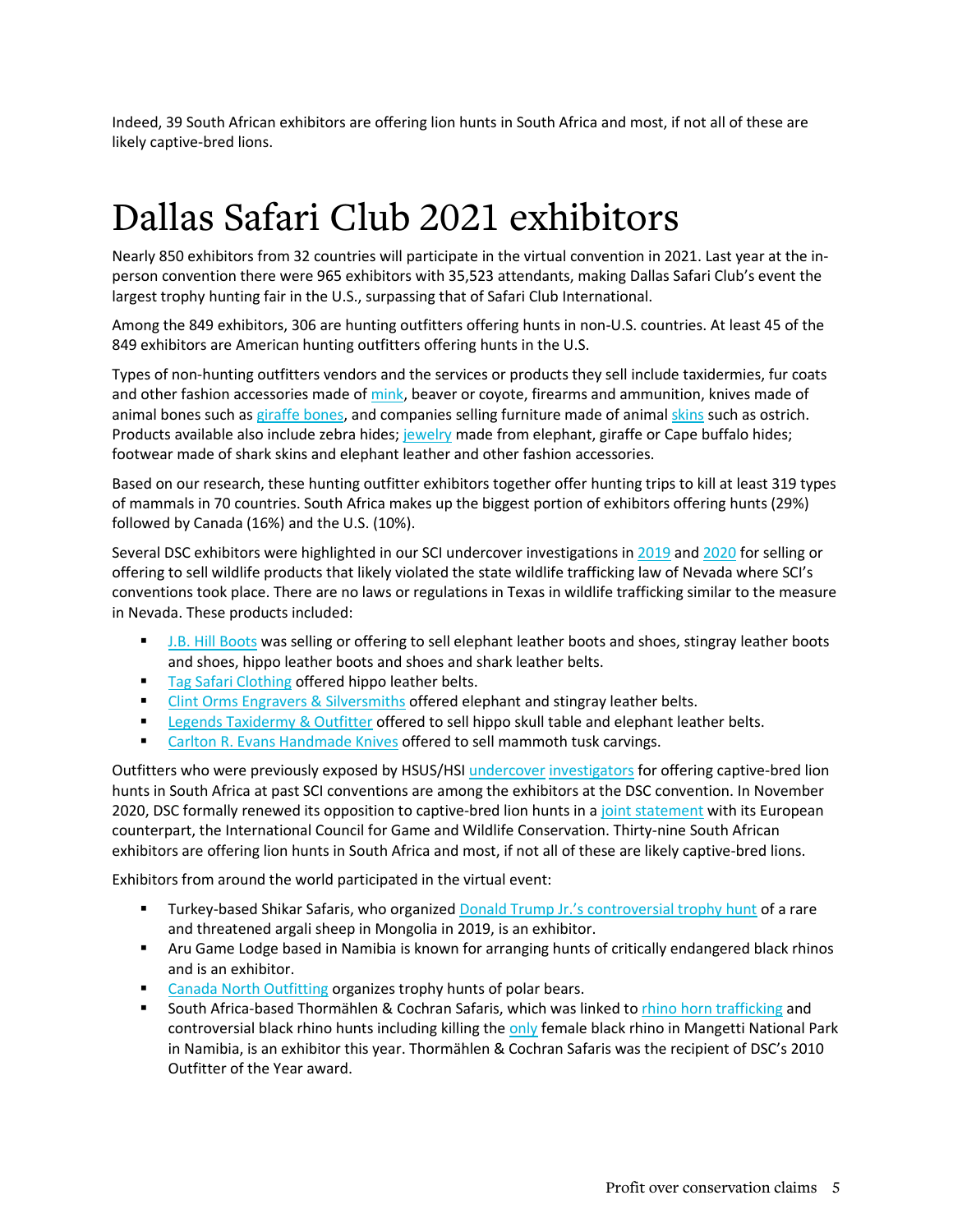Despite DSC opposition to canned lion hunts, these outfitters from the SCI undercover investigations are exhibiting at the 2021 DSC convention:

- Bush Africa Safaris (booth 3754)
- De Klerk Safaris (booth 3248)
- Madubula Safaris (booth 2703)
- Mabula Pro Safaris (booth 2107)
- Buffalo Kloof Safaris (booth 236)
- **Intrepid Safaris (booth 3021)**
- Quagga Safaris (booth 2548)
- AAA Serapa Safaris (booth 2512)
- Lategan Safaris (booth 3042), offered to organize captive-bred lion hunts at DSC's 2018 convention, telling our undercover investigators that their property has "lion cubs running around. Kids and ladies love them."

### Dallas Safari Club 2021 auctions

Hunting outfitters and other wildlife industry businesses regularly donate hunting packages, wildlife products, firearms, optic equipment and other products for auction to generate revenue for Dallas Safari Club. Last year the DSC auction raised \$3 million.

This year, 153 international hunting packages were donated to the auction, expected to generate more than \$2.2 million in revenue for DSC. These donated hunts offer the opportunity to kill at least 169 animals in 23 countries. Twenty-nine auctions of U.S. hunting packages are valued at more than \$300,000. For example:



STUART ABRAHAM/ALAMY STOCK PHOTO

- The most expensive U.S. hunting auction item is a 10-day hunt for a brown bear in Alaska, valued at \$52,850. A 10-day mountain goat and black bear hunt in Alaska is valued at \$26,500.
- The most expensive international auctioned hunt is a \$70,000, 10-day hunt of desert bighorn sheep in Chihuahua province, Mexico.
- The second and third highest price auction items are a \$50,150 leopard hunt in Namibia and a \$42,500 ibex hunt in Spain.
- Among the 153 international auction items, African hunting packages make up the most with 75. Hunts are offered in South Africa (47), Namibia (15), Mozambique (four), Zimbabwe (four), Cameroon (three) and Zambia (two). In the U.S., Texas offered the most hunting trips (nine), followed by Alaska (five).

Non-hunt donations are expected to generat[e an additional \\$1 million in revenue](https://www.biggame.org/wp-content/uploads/2020/11/2021-Auction-Publication-11.16.20.pdf) (\$[1](#page-5-0),036,704).<sup>1</sup> The most expensive auction item, hunts and non-hunts donations included, is a \$80,000 diamond necklace donated by Utah-based Baranof Jewelers.

Other non-hunt auction items include:

<span id="page-5-0"></span> $1$  Excluding fishing auction items.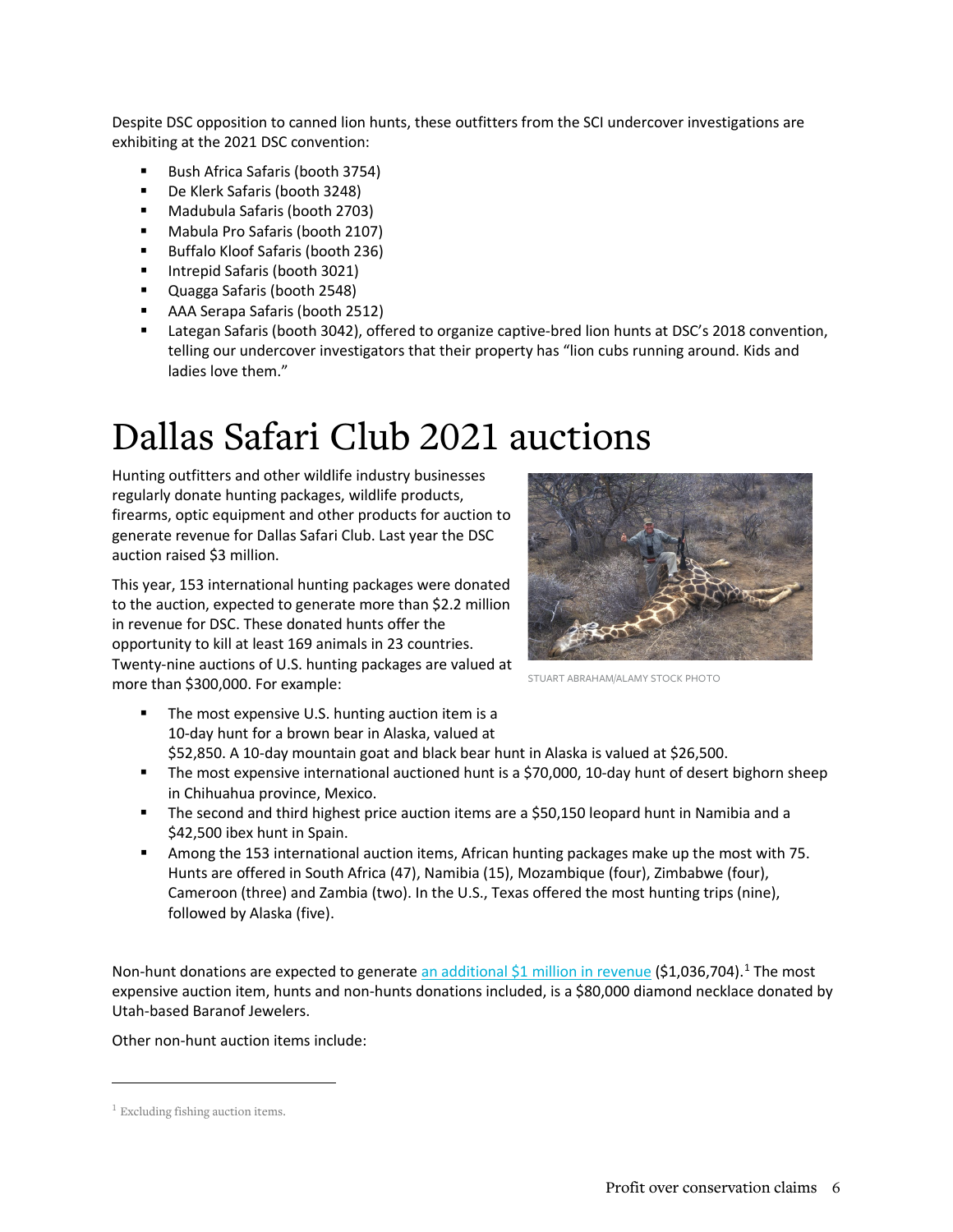- A package of Swarovski Optik riflescope, binocular and angled spotting scope valued at \$7,500 value.
- A package of rifles, handguns and pistols, valued at \$7,500.
- A package that includes a beaver skin blanket, a lynx fur jacket and a set of his and hers knitted mink lap throws, valued at \$9,800.

### **Animals in the crosshairs**

Even walrus[, honey badgers,](http://www.orpahunt.com/index_files/Page537.htm) porcupine, genets and otters are targeted by trophy hunters and available for hunting through the Dallas Safari Club convention.

And from megafauna like polar bears, wolves, African elephants, African leopards and polar bears to smaller animals such as baboons and antelopes, no animals are too big or too small to escape the trophy hunters' bull's-eye.

While the African Big Five (elephants, rhinos, lions, leopards and Cape buffalos) are sought after by trophy hunters, lesser known is the hunting of "Tiny Ten" which involves killing small African antelope species. Some of the "Tiny Ten" species are the blue duiker, the smallest duiker species and weighing less than 8 pounds, the dik-dik which is between 12 to 16 inches at the shoulders and weighs between six and 13 pounds, or the suni, a petite antelope which stands only 13 inches at the shoulder and weighs 11 pounds.



Among the 153 international auctioned hunts are elephant hunts in Zimbabwe, Zambia and Namibia, a leopard hunt in Namibia and giraffe hunt in South Africa. Other animals offered in the auctions include, but are not limited to, hippos, Cape buffalos, crocodiles, moose, ibex and numerous deer and antelope species.

In South America, Argentinean auctions offer hunting packages to kill non-native ded stag and blackbuck. Several auctions offer "Big Game hunt" without specifying the species. Seven hunting outfitters offer puma hunts on their websites. Pumas are captured

[from the wild](https://www.facebook.com/groups/381431962013581/) as well as captive bred for hunting. They ar[e kept in cages,](http://diariotextual.com/inicio/index.php/2018/05/02/video-enjaulan-puma-denuncian-caza-enlatada-garantizada-la-pampa/) drugged, and transported to the hunting reserve before being released and killed by the trophy hunting customer.

Among some 319 types of mammal species offered by exhibitors, many species are captive bred or introduced, non-native species to supply the trophy hunting industry. For instance, the Himalayan tahr, native to the Himalaya in Nepal, India and China, is a popular trophy hunted animal in New Zealand offered by DSC outfitters. They were introduced to the wild for the purposes of hunting and are now established in

the wild, where they compete with native wildlife and destroy habitat.

Argentina is another example of a country where nonindigenous species were introduced to satisfy trophy hunters' desires, and now cause conservation harm to native wildlife and their habitats. Blackbuck, the most common species of which trophies are exported from Argentina, is an introduced species from India and Nepal and is widely offered by DSD exhibitors.

Other notable auctions include Asian black bear and **brown bear hunts in Russia.** FREDER/ISTOCK.COM

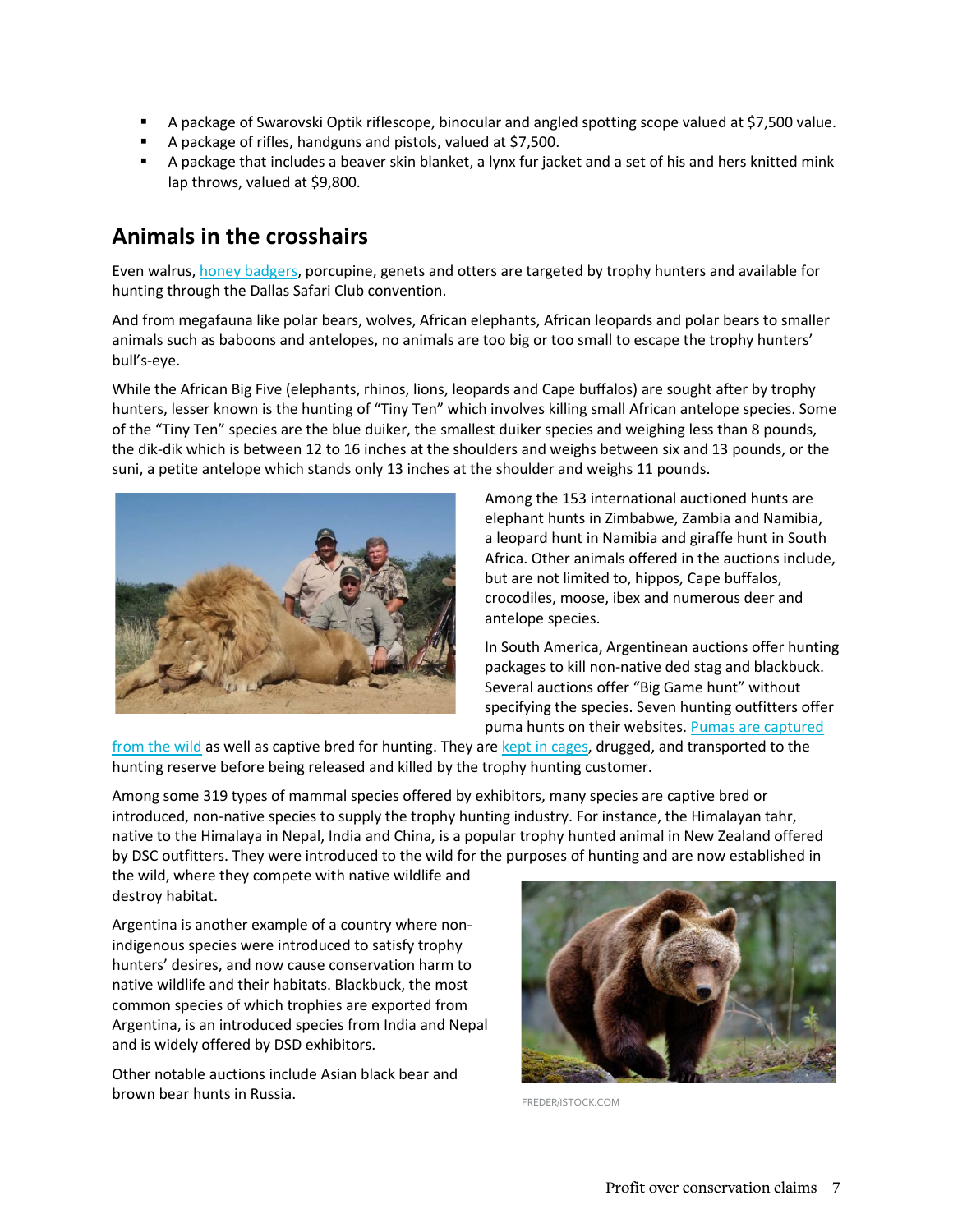In South Africa, intensive and selective breeding of game species for trophy hunting and related purposes is a hallmark of the country's trophy hunting industry. Scientists have warned against the captive breeding of lions and other popularly hunted species, such as sable, buffalos, and the genetically manipulated color variants of species including impala, wildebeest and gemsbok. More detail is found on Page 9.

Canned hunts are widely acceptable at DSC conventions and other trophy hunting fairs around the world. Canned – or captive - hunts refer to a hunt that takes place in a fenced enclosure so that animals cannot escape from being killed. There are an estimated 1,000 canned hunts in the U.S., and about half of them are likely in Texas, where many species, ranging from an African antelope to an exotic sheep, can be shot. There are 16 canned hunts being auctioned off at DSC, half of which are in Texas. In canned hunts, the animals are often accustomed to eating at feeding stations at regular intervals and the trophy hunter will be there waiting in a hunting blind set up near the feeder.

### Country summaries

### **Argentina**

Unbeknownst to most, Argentina is a prominent player in the global trophy hunting industry. According to our analysis on the trade database of the Convention on International Trade in Endangered Species, or CITES, between 2014 and 2018, Argentina was the sixth largest global trophy exporter. During this period, Argentina exported a total of 83 puma trophies. Out of those, 73 were captive-bred and 10 were wild sourced.

Fourteen exhibitors are based in Argentina, far surpassing the two exhibitors that participated from Uruguay, which is the only other South American country represented in this convention. Seven of the exhibitors state on their websites that they organize hunting of pumas. Trophy hunting of pumas is unethical and controversial. Pumas are captured from the wild as well as bred in captivity. Exposés by local advocates shows that pumas ar[e kept in cages,](http://diariotextual.com/inicio/index.php/2018/05/02/video-enjaulan-puma-denuncian-caza-enlatada-garantizada-la-pampa/) drugged and transported to the hunting reserve before they are released and [killed by trophy hunters.](https://www.facebook.com/groups/381431962013581/)

Argentinian hunting outfitters have donated 13 hunting packages to the auction, which are expected to generate a total value of \$204,250 for DSC. The most expensive auction item is a \$45,400 value, five-day red stag hunt. Red stags are not indigenous to Argentina and were introduced for the purpose of hunting.

On Jan. 6, 2021, the Ministry of Environment carried out a [raid](https://www.argentina.gob.ar/noticias/ambiente-allano-un-campo-en-balcarce-por-trafico-de-fauna-silvestre-y-hallo-mas-de-300) on wildlife trafficking in a property in Balcarce, a city in the Buenos Aires province. Officers found 300 live animals, including 10 pumas and two tigers, 27 hunting trophies and other wildlife products such as a puma hides and deer trophies. Local sources indicated that the property was a breeding establishment that supplied animals to hunting reserves.

### **European Union**

Among the convention exhibitors, 24 outfitters are from 10 European Union member states—Austria, Belgium, France, Hungary, Ireland, Italy, Latvia, Portugal, Spain and Sweden. Spain makes up the highest percentage with 15 outfitter exhibitors.

As trophy hunting is a global enterprise, hunting packages that some of the European outfitters offer go beyond hunting native species in their home country or even beyond Europe. For example, Cazatur Spain & Europe, a Spanish hunting company that offers hunting packages in Austria, Bulgaria, Hungary, Poland, Slovakia, Slovenia, Switzerland and Romania, as well as in Africa, Russia, Canada and South America. Club Faune, a French outfitter, arranges hunts in Benin, Cameroon and Chad in addition to France and Switzerland.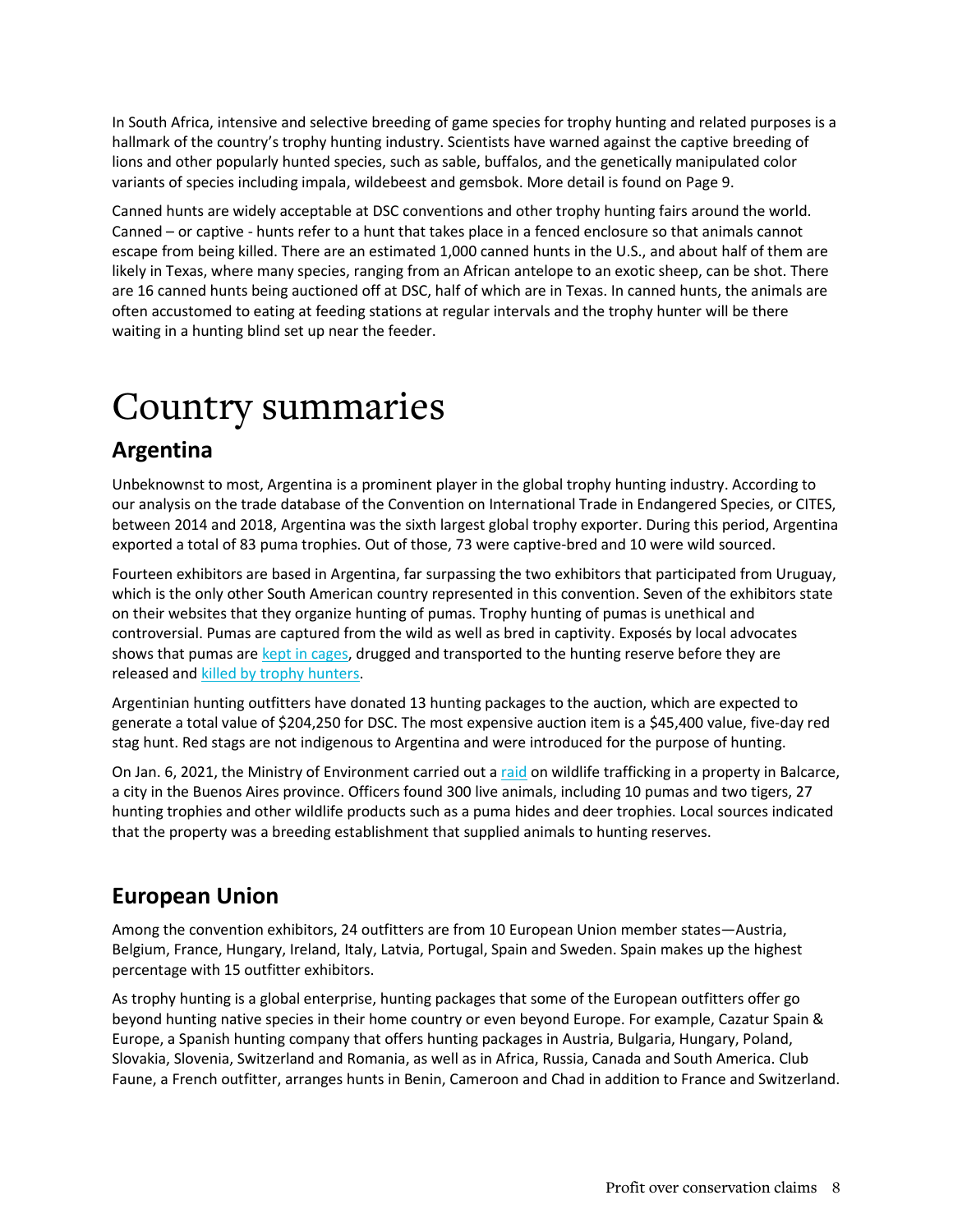Alpine ibex, Iberian ibex, Barbary sheep, wolves, chamois, brown bears, fallow deer, mouflon and wild boar are among the species offered by European exhibitors.

The European outfitters donated 37 hunts to kill at least 41 animals, such as Iberian mouflon sheep, Beceite ibex and Macedonian wolf. The total value of these auction hunts is close to half a million dollars (\$479,990). Spanish outfitters donated the majority of the European auctions with 25 hunts.

### **South Africa**

This most popular international tourist destination country in the African continent, while attracting millions of wildlife watching visitors every year, is consistently among the world's top exporter of hunting trophies. South African hunting outfitters regularly participate in trophy hunting fairs around the world and also often make up the largest contingent of international exhibitors at these events.

The prominent role of South Africa in the global trophy hunting industry deserves closer scrutiny, especially considering the recent revelation of plummeting rhino populations at [Kruger National Park,](https://africageographic.com/stories/kruger-rhino-populations-plummet-latest-official-stats/) from 10,521 white rhinos in 2011 to 3,529 animals today, and from 415 black rhinos in 2013 to 268 animals today. The reduction of rhino populations in Kruger is concerning given that the South African National Parks, which oversees Kruger National Park, auctions off black rhino trophy bulls to hunting concessions, including DSC exhibitors, where they are hunted. Th[e last of such auctions](https://www.sanparks.org/groups/tenders/2019/black-rhino-may2019.php) for the critically endangered black rhino occurred in October 2020.

Out of the 306 international exhibitors at the DSC virtual convention, 104 of them offer hunts in South Africa. This number includes consultants, booking agents and other exhibitors that are not based in South Africa. The exhibitors have donated 47 auctions for South African hunts to kill at least 51 animals. These auctions together are expected to generate \$698,179 in revenue for DSC. The most expensive auction is a 10-day crocodile and plains game hunt for \$36,000. Also among the auction items is a giraffe hunt for \$19,400.

It is worth noting that some of the crocodile hunts are so called "put and take" or "canned hunts" since crocodile farming is legal in South Africa. When male crocodiles get older, the ridges on their neck and back calcify and this is not good for leather production. Older bull crocodiles become aggressive and injure younger males—thus reducing the value of the animals to the leather industry. These big bull crocs are sold from crocodile farms to hunting outfitters and placed for hunts.

Among the South African auctions is a five-day critically endangered black rhino [vita dart hunt](https://dsc.onlinehuntingauctions.com/AFRICAN-FIELD-5-Day-Black-Rhino-Vita-Dart-Hunt-for-One-Hunter-and-One-Non-Hunter-in-Eastern-Cape-Pr_i39222707) valued at \$20,000. These "vita hunts" involve shooting an animal, usually rhinos or giraffes, with an immobilizing drug. They are sold as non-lethal hunts and conservation funding events. Vita hunts have grown in popularity after South Africa banned a similar offering known as "green hunts" or "green darting." Due to repeated darting of the same animal for non-veterinary or non-management procedures, green hunts are now prohibited by law in South Africa. In a legal loophole, "vita darting" or "vita hunts" now provide hunters a slightly different opportunity, i.e., darting a rhino with a vitamin dart or unscheduled drug dart before a veterinarian immobilizes the animal for what is normally a once-off management action, such as DNA sampling, blood collection or ear-notching. Both green hunts and vita dart hunts are against the South African Veterinary Council's policy.

What sets South Africa apart from other African countries that allow trophy hunting is its intensive breeding of game species for hunting and other purposes. The most controversial and unethical among them all is the captive breeding of lions and its spin-off industries. Lions are commercially exploited throughout their life cycles. Female lions are forced into an endless exhaustive cycle of breeding. Lion cubs, some as young as a few days old, are snatched away from their mothers and used in photo sessions with tourists. When the animals are too big to be cuddled, they are used in "walking with lions safaris" before being sold to canned hunts. After the animals are shot by hunters and their trophies are exported, wildlife dealers make one last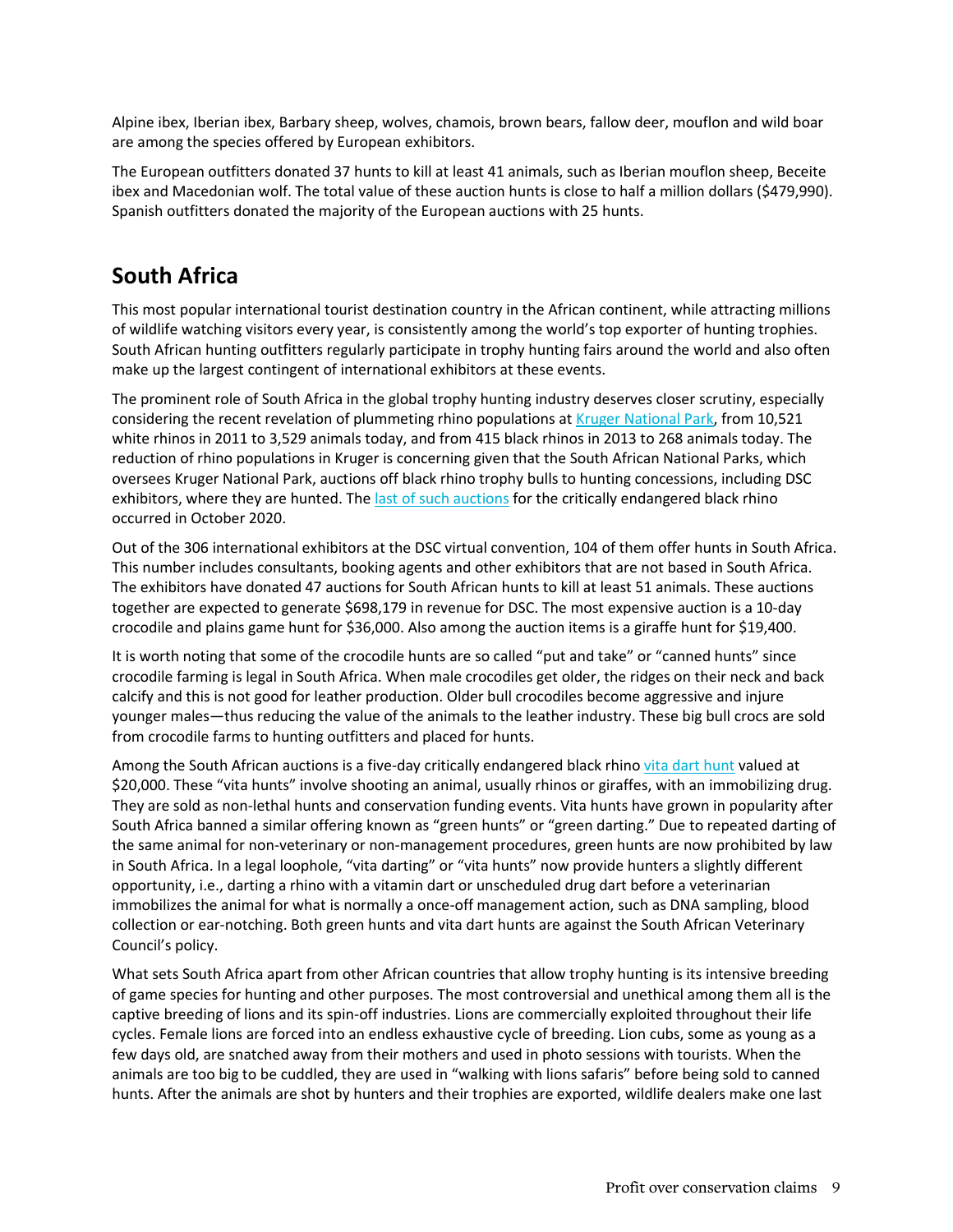round of profits from the leftover skeletons and bones by exporting them to Asia to supplement the black market for tiger bones. Another disturbing practice is that "spent" female lions who cannot breed anymore and weaker cubs are frequently offered as a hunting package for "family or father-and-son hunters."

In recent years condemnation of the captive breeding of lions and its associated spin-off industries has increased globally with lion scientists, conservation bodies and animal welfare organizations repeatedly [calling on the government](https://www.hsi.org/news-media/pressure-mounts-on-sa-government-to-ban-captive-lion-breeding/) to shut down these enterprises. Trophy hunting groups like Safari Club International and Dallas Safari Club have also opposed captive-bred policies through issuance of policy statements. In reality, as we noted above, outfitters known for peddling the sale of captive bred lion hunts were still allowed to participate in the SCI and DSC conventions.

With a very large trophy production industry, some trophy-hunted species are intensively bred, managed and genetically manipulated to produce higher numbers of bigger and better trophies. Animals are farmed in the same way that cattle are farmed – calves are removed from mothers at very early ages and placed in breeding camps. This enables females to come into oestrus quicker and increases the breeding rate. Bulls and cows are selected, bred and traded for the best genetics. Trophy bulls are separated out. Animals are drugged and horn measurements taken, guaranteeing hunters a good trophy. Horns are piped to protect them from being damaged to ensure the trophy quality while bulls are kept separate to prevent injuries and fighting. Trophy animals are marketed at auctions for genetics, horn size and as trophies—and then supplied on demand for a hunt; essentially "put and take or canned hunts."

Some species are intensively bred and genetically manipulated to produce a large variety of color variants, such as golden or pink wildebeest and white, black or dappled impala. These color variants usually arise from recessive genes that are then amplified by manipulated breeding practices. Along with the recessive genes go other, weaker and problematic genetic traits that have both welfare and biodiversity concerns. A 2016 report by Taylor et. al., "An assessment of the economic, social and conservation value of the wildlife ranching industry," warned that, "The management practices for color variants are a direct threat to biodiversity because they result in the persecution of predators and because the animals are bred intensively with little regard to the environment."<sup>[2](#page-9-0)</sup>

Similar concerns are echoed by Seiler et al in "An assessment of the potential risks of the practice of intensive and selective breeding of game to biodiversity and the biodiversity economy in South Africa," published by Conservation Action Trust.[3](#page-9-1) The authors cautioned that, "where deleterious co-segregating traits are linked to selected genes, i.e. color genes or horn length, and are non-lethal, they could be transmitted to other individuals…" and lead to lower reproductive potential, as well as an altered ability to adapt to environmental change.

Seiler et all also note that intensive breeding requires the use of impermeable fences [that] fragment the landscape and have a range of negative ecological impacts, including on free ranging species including wild dog, cheetah and pangolin.

### **United Kingdom**

Three exhibitors are based in the United Kingdom: Bettws Hall, Criddle Field Sports and Royal Outfitters UK. The sale of UK hunting packages is, however, not limited to UK-based outfitters. Celtic Field Sports, while based in Ireland, also offers hunts in Scotland as well as across the world, from Africa, continental Europe to South America. Spanish outfitter Cazatur Spain & Europe offers hunts of roe deer and red deer in Scotland.

<span id="page-9-0"></span> $2$  Taylor, W.A. ., et al. (2016). An assessment of the economic, social and conservation value of the wildlife ranching industry.

<span id="page-9-1"></span><sup>&</sup>lt;sup>3</sup> Selier, J., Nel, L., Rushworth, I., Kruger, J., Coverdale, B., Mulqueeny, C., & Blackmore, A. (2018). An assessment of the potential risks of the practice of intensive and selective breeding of game to biodiversity and the biodiversity economy in South Africa.